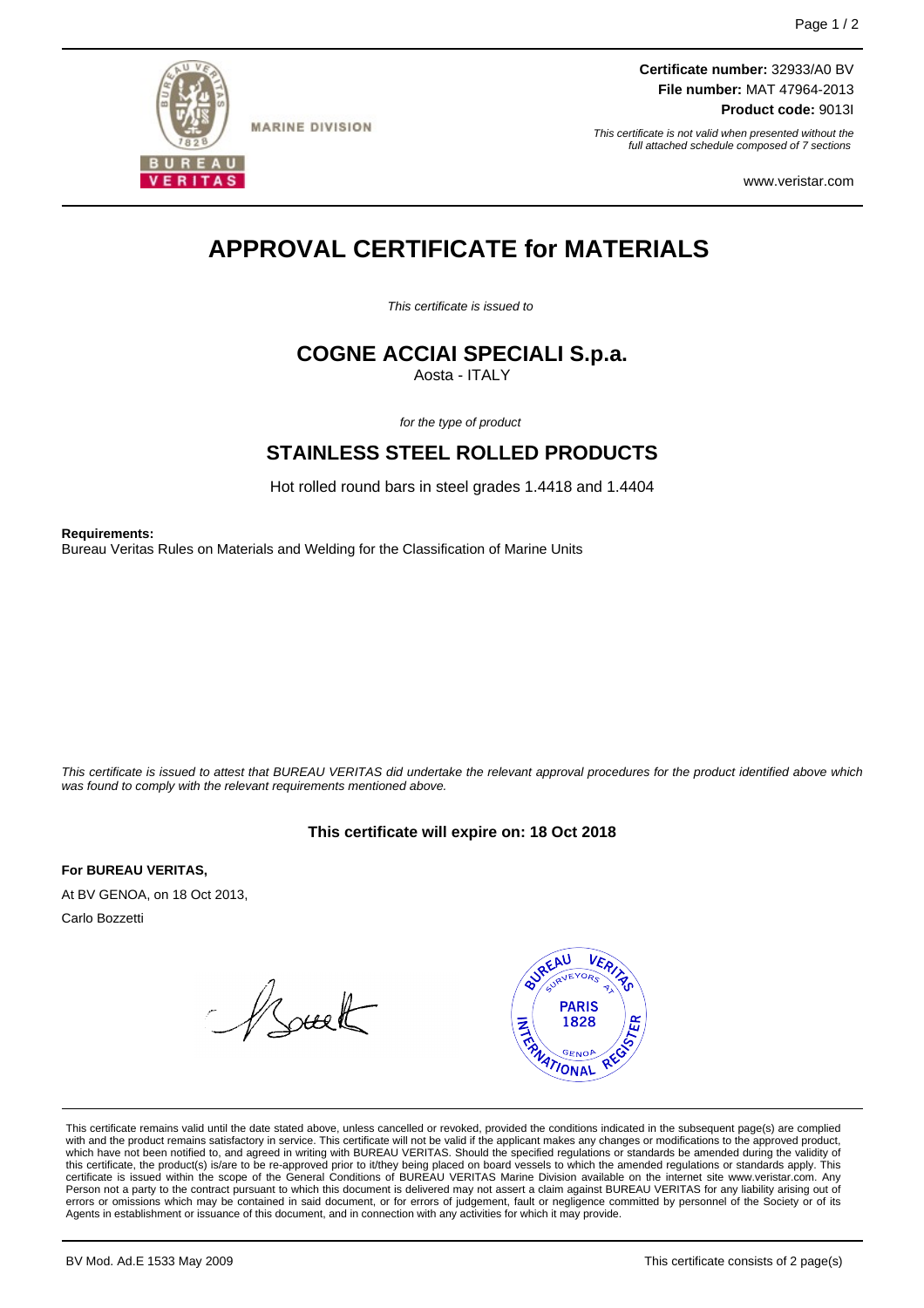## **THE SCHEDULE OF APPROVAL**

### **1. PRODUCT DESCRIPTION :**

Hot rolled round bars in austenitic stainless steel with maximum diameter 170mm. Typical austenitic stainless steel grade is 1.4404 according to EN 10088-3

Hot rolled round bars in martensitic stainless steel with maximum diameter 164mm. Typical martensitic stainless steel grade is 1.4418 according to EN 10088-3

Steelmaking in Electric UHP Furnace . Bars made from ingots or continuous casting Round bars are delivered in heat treated condition.

### **2. DOCUMENTS AND DRAWINGS :**

- General informations - Company profile issued by Cogne Acciai Speciali S.p.a

- "Description of installations and major work processes at the steelmaking plant in Aosta"' issued by Cogne and dated 18 November 2010.

- List of equipments and capacities issued by Cogne.

- Rolling process and Heat treatment for round bars issued by Cogne.

- "Quality and environmental mangement manual 14th Edition issued by Cogne Acciai Speciali Aosta - Italy and dated 10 December 2010.

### **3. TEST REPORTS :**

- Risultati caratteristiche di qualità issued by Cogne and dated 26 June 2013.

- Certificat de controle par ultrasons issued by Cogne Acciai Speciali S.r.l and dated 25 June 2013.

- Statistical datas for grades 1.4418 and grade 1.4404 dated 2010 and 2011.

- Qualification procedures for rolled round bars grades 1.4418 and 1.4404 issued by Cogne and dated 24 January and 18 April 2013.

- Laboratory report issued by Cogne Acciai Speciali S.p.a and dated 10 September 2013.

### **4. APPLICATION / LIMITATION :**

Chemical composition, tensile properties and Charpy-V notch test requirements are to be as per Bureau Veritas Rules NR216 and/or alternative specification mentionned on reviewed drawings, as applicable.

### **5. PRODUCTION SURVEY REQUIREMENTS :**

The round bars are to be supplied by Cogne Acciai Speciali S.p.a in compliance with the type and the requirements described in this certificate.

This type of product is within the category IBV of Bureau Veritas Rule Note NR320. BV product certificate is required.

### **6. MARKING OF PRODUCT :**

As per Bureau Veritas Rules for Classification

### **7. OTHERS :**

Nil.

**\*\*\* END OF CERTIFICATE \*\*\***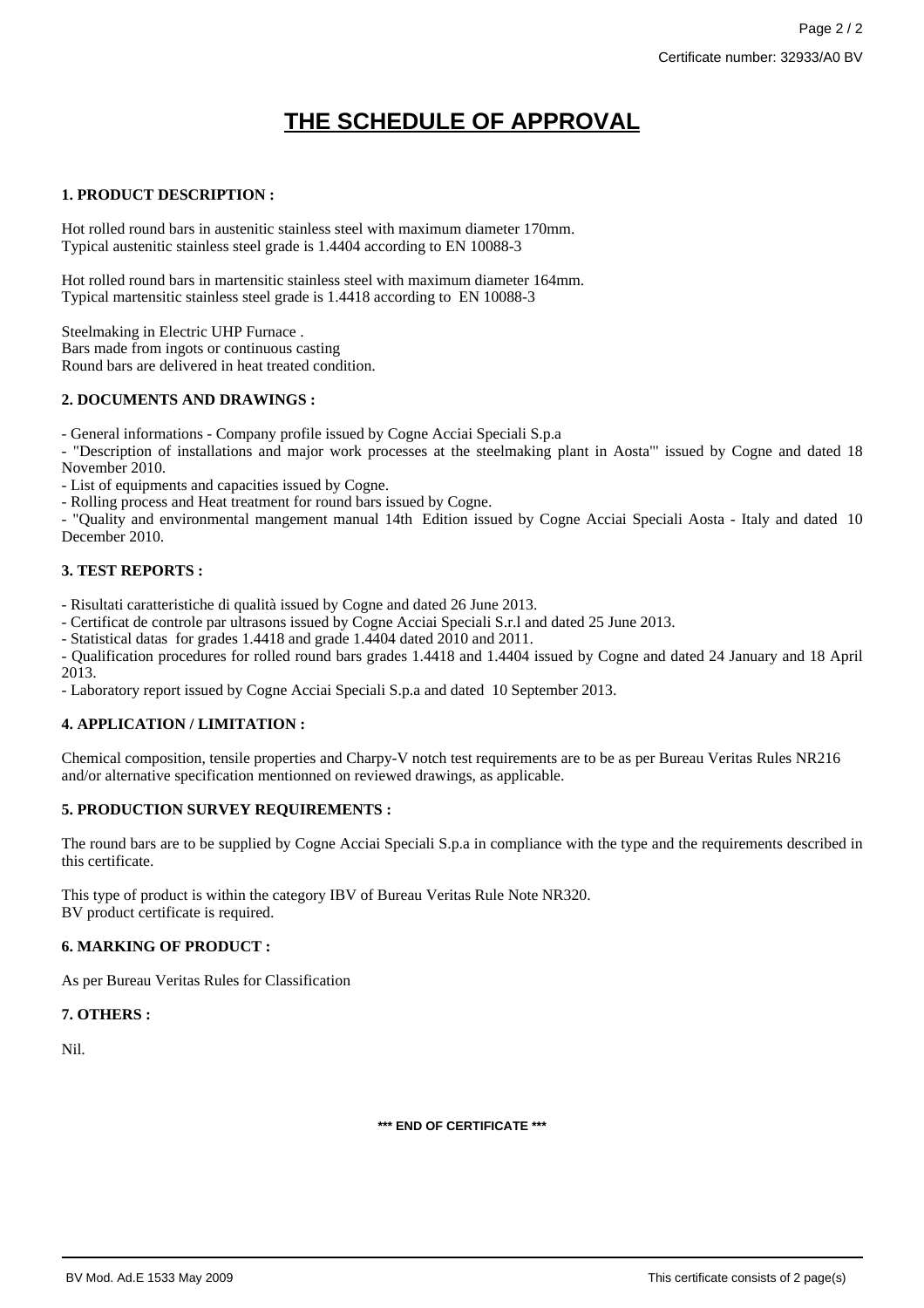

**MARINE DIVISION** 

**Certificate number:** 33054/A0 BV **File number:** MAT 47964-2013 **Product code:** 8153I

This certificate is not valid when presented without the full attached schedule composed of 7 sections

www.veristar.com

# **APPROVAL CERTIFICATE for MATERIALS**

This certificate is issued to

## **COGNE ACCIAI SPECIALI S.p.a.**

Aosta - ITALY

for the type of product

### **STEEL FORGINGS**

Stainless steel forgings with maximum weigth 32 tons.

**Requirements:** Bureau Veritas Rules on Materials and Welding for the Classification of Marine Units

This certificate is issued to attest that BUREAU VERITAS did undertake the relevant approval procedures for the product identified above which was found to comply with the relevant requirements mentioned above.

### **This certificate will expire on: 18 Oct 2018**

**For BUREAU VERITAS,** At BV GENOA, on 18 Oct 2013,

Carlo Bozzetti

Asuelt



This certificate remains valid until the date stated above, unless cancelled or revoked, provided the conditions indicated in the subsequent page(s) are complied with and the product remains satisfactory in service. This certificate will not be valid if the applicant makes any changes or modifications to the approved product,<br>this certificate, the product(s) is/are to be re-approve Person not a party to the contract pursuant to which this document is delivered may not assert a claim against BUREAU VERITAS for any liability arising out of errors or omissions which may be contained in said document, or for errors of judgement, fault or negligence committed by personnel of the Society or of its Agents in establishment or issuance of this document, and in connection with any activities for which it may provide.